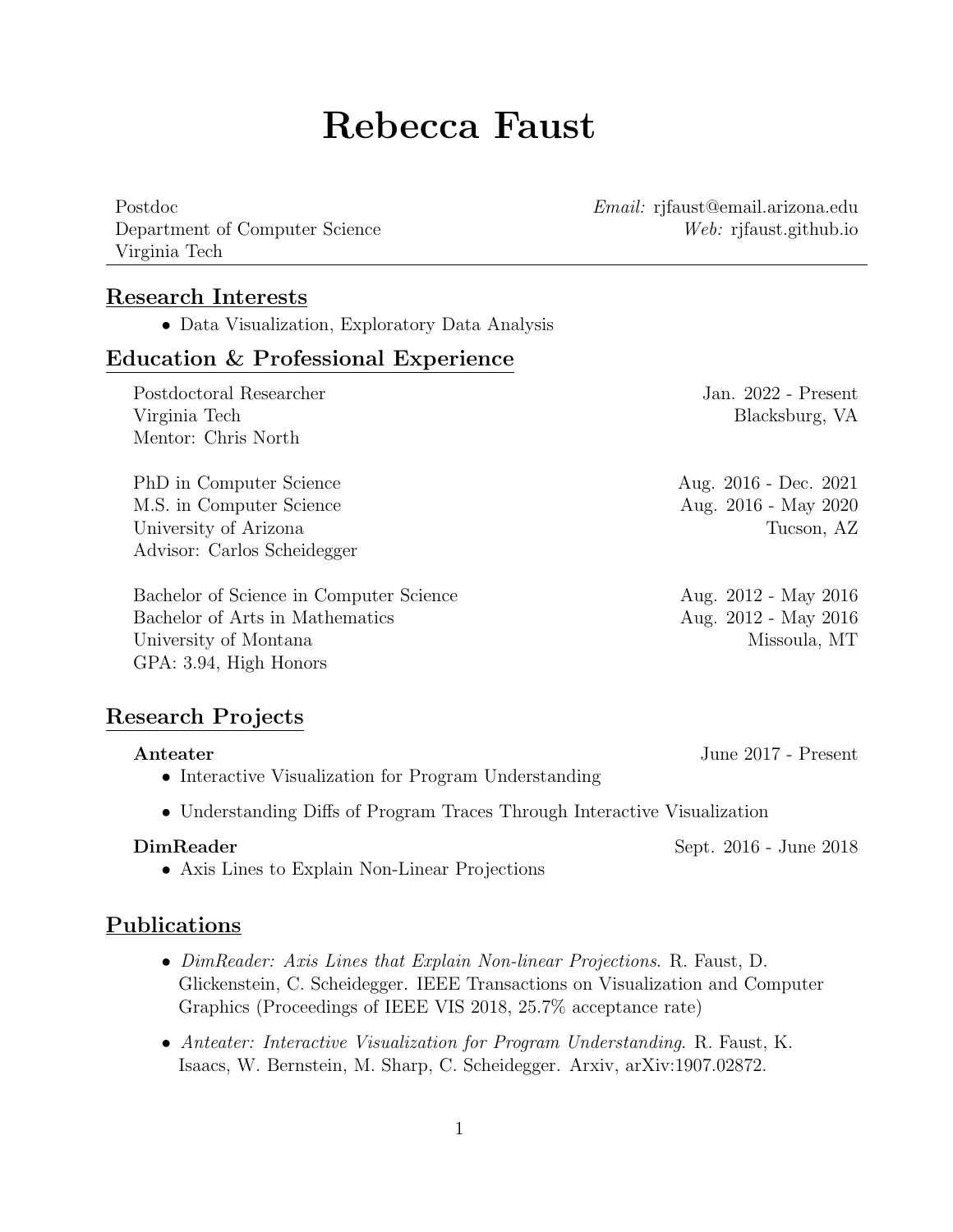### Honors and Awards

| Computing Innovations Postdoctoral Fellowship                  | Jan. 2022 - Present  |
|----------------------------------------------------------------|----------------------|
| NIST GMSE Fellowship                                           | May 2018 - Dec. 2021 |
| University of Arizona Computer Science Graduate Teaching Award | May 2021             |
| University of Arizona Computer Science Graduate Research Award | May 2019             |
| Galileo Circle Scholar                                         | May 2018             |
| University of Arizona Graduate Fellowship                      | Aug. 2016            |
| Mortar Board Outstanding Senior Award in Computer Science      | May 2016             |
| Mortar Board Outstanding Senior Award in Mathematics           | May 2016             |
| Montana University System Scholarship - full tuition waiver    | Aug. 2012 - May 2016 |
| University of Montana Honors Scholarship                       | Aug. 2012 - May 2016 |

# Teaching

#### Instructor - University of Arizona Summer 2020, Summer 2021

• CSc 245 - Introduction to Discrete Structures (Remote/Online) Instructed a class of about 60 students. The course was taught fully online.

# Talks

- "DimReader: Axis Lines that Explain Non-Linear Projections", IEEE VIS Conference, Berlin, Germany, October 23, 2018
- "A Visualization First Perspective on Understanding Program Behavior", Colloquium at University of Montana, November 30, 2021

### **Service**

Conference Reviewer: IEEE VIS, Eurovis.

#### Department and University Service:

- Treasurer Sept. 2018 May 2020 Graduate Student Council University of Arizona Computer Science Department
- Graduate Student Member Mar. 2018 May 2018 Department Head 5-year Review Committee
- Graduate Student Member Sept. 2019 Feb. 2020 Computer Science Department 7-year Academic Program Review Committee

### Work Experience

| Engineering Laboratory, NIST | Gaithersburg, MD                   |
|------------------------------|------------------------------------|
| GMSE Summer Fellow           | June - Aug. 2018, June - Aug. 2019 |